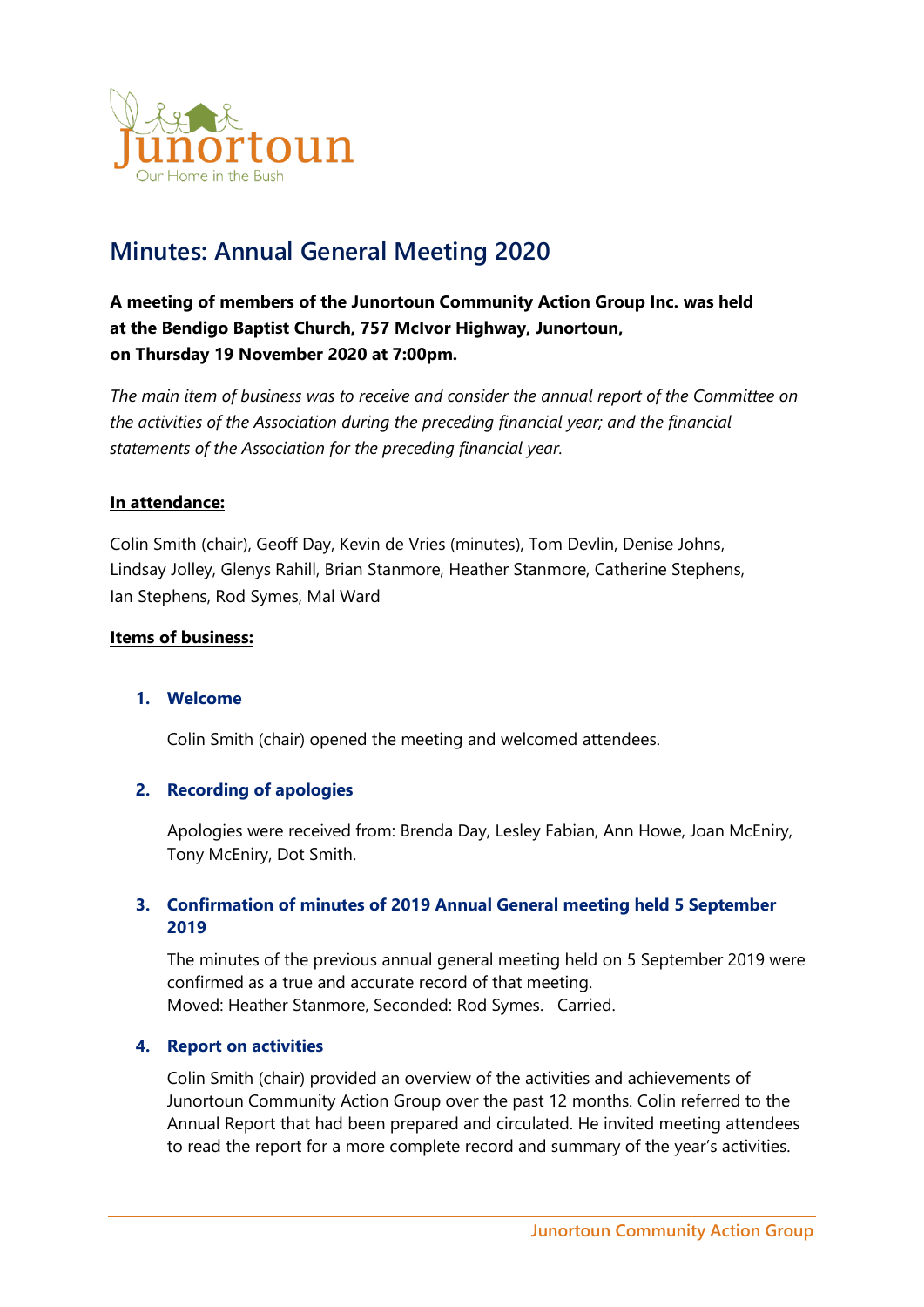## **Motion:**

a. That the meeting receives the report from the chair, and confirms that it is an accurate summary of the activities of the Junortoun Community Action Group.

Moved: Colin Smith, Seconded: Geoff Day. Carried.

# **5. Presentation of financial statements**

Kevin de Vries (treasurer) provided a report of the financial statements of the Junortoun Community Action Group for the 2019-20 financial year. Copies of the financial statements were distributed to meeting attendees.

# **Motion:**

a. That the Junortoun Community Action Group Inc. confirms that the financial report distributed at the meeting is a true and fair record of the financial affairs of the association.

Moved: Kevin de Vries, Seconded: Glenys Rahill. Carried.

## **Motion:**

b. That Kevin de Vries be authorised to lodge the required Annual Statement with Consumer Affairs Victoria on behalf of the Junortoun Community Action Group.

Moved: Kevin de Vries, Seconded: Tom Devlin. Carried.

# **6. Election of office bearers**

- a. Election of President (Chair) of the Association. Colin Smith was elected as Chair.
- b. Election of Vice-President (Deputy Chair) of the Association. Ian Stephens was elected as Deputy Chair
- c. Election of the Secretary of the Association. Kevin de Vries was elected as Secretary
- d. Election of the Treasurer of the Association. Kevin de Vries was elected as Treasurer
- e. Election of other Executive Committee members. Other members elected as executive committee members were:
	- Geoff Day
	- Tom Devlin
	- Lindsay Jolley
	- Glenys Rahill
	- Heather Stanmore
	- Catherine Stephens
	- Rod Symes
	- Mal Ward